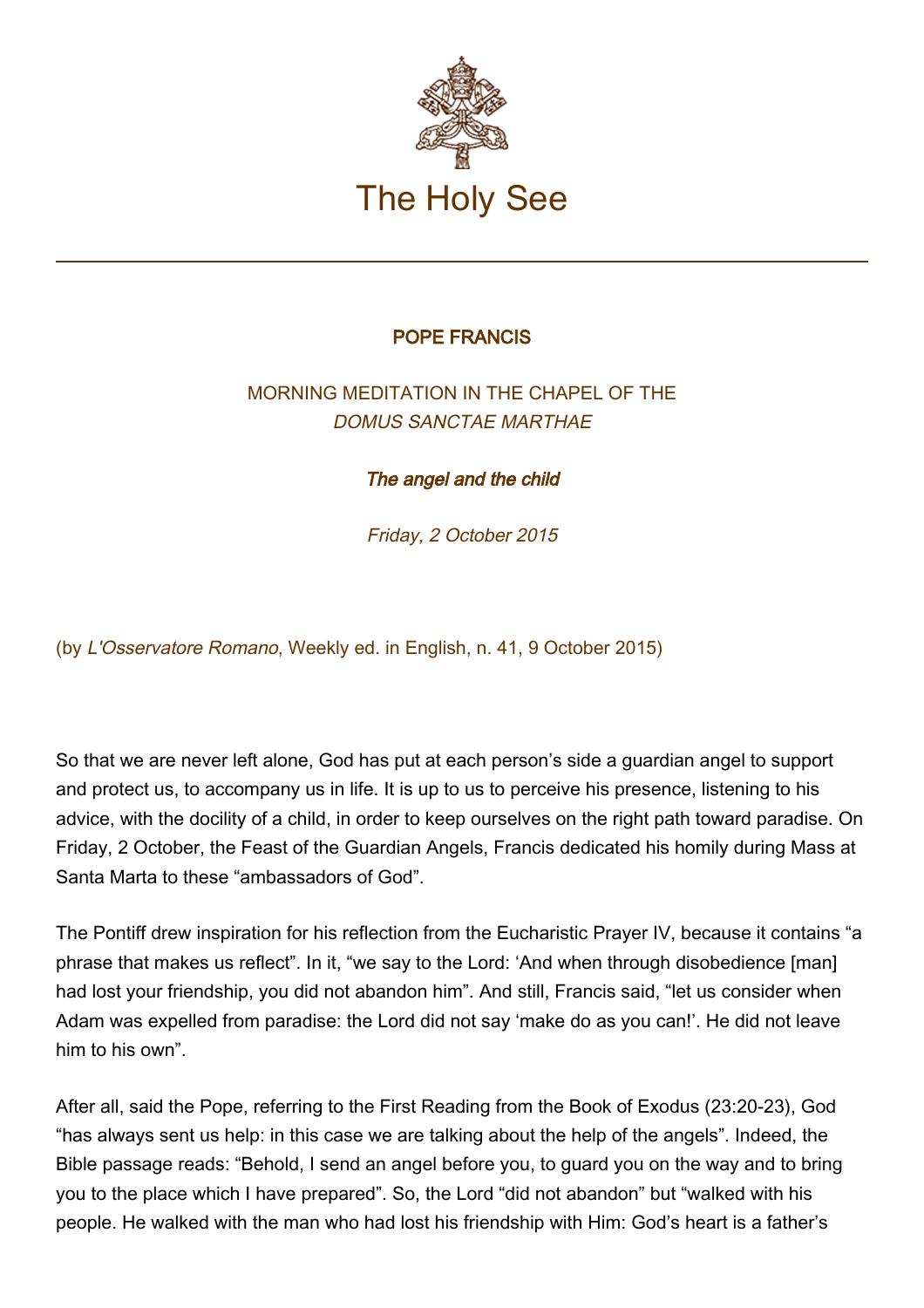heart, and he never abandons his children".

The Pontiff remarked that "today the Liturgy makes us reflect on this, and also on a particular manner of fellowship, of the help that the Lord has given to all of us: guardian angels". Each of us has one, he explained, "who accompanies us". And, he added, "in prayer, at the beginning of Mass, we asked for the grace that in life's journey we may be supported by their help so as to bask, with them, in heaven".

We are "actually supported by their help: the angels who walk with us", the Pope reiterated, referring to the expression from Exodus: "Behold, I send an angel before you, to guard you on the way and to bring you to the place which I have prepared".

Our guardian angel "is always with us and this is a reality: he is like an ambassador of God with us". Again in the passage from the Book of Exodus, "the Lord counsels us: 'Give heed to him"! Thus, "when we, for example, do something bad and think" we are alone, we have to remember that it isn't so, because "he is there". Here then, is the importance of "heeding his presence" and "hearkening to his voice, because he advises us". This is why, "when we feel that inspiration, 'Do this... this is better... you shouldn't do this'", the best thing to do is heed the advice and not rebel against your guardian angel.

"My name is in him", Francis continued. And "he advises us, accompanies us, walks with us in the name of God". The Book of Exodus also points out the best attitude: "if you hearken attentively to his voice and do all that I say, then I will be an enemy to your enemies and an adversary to your adversaries". But "what does this mean?", the Pope asked. God's response is clear: "I will be your protector, I will always defend you, guard you. 'I!', the Lord says, but because you have heeded the advice, the inspiration of the angel".

Sometimes, the Pontiff stated, we might think we can "hide many things": it's true, "we can hide them". Yet "the Lord tells us that we can hide many terrible things, but in the end all will be known". And, according to "the wisdom of the people", the Pope said, "*il diavolo fa le pentole, non i* coperchi", meaning "the devil makes the pots but not the lids". In the end, however, "everything is known"; and "this angel, whom we all have", is here "to give us counsel, to go along the path". Thus "he is a friend, a friend that we don't see, but that we hear; he is a friend who will be with us in heaven, in eternal joy".

"God sends us the angel", Francis said, "to free us, to lead us away from fear, to lead us away from misfortune". And "he asks only that we listen to him, respect him". Thus, "only this: respect and listen". And "this respecting and listening to this companion on the journey is called docility: a Christian must be docile to the Holy Spirit", but "docility to the Holy Spirit begins with docility to the advice of this companion on the journey".